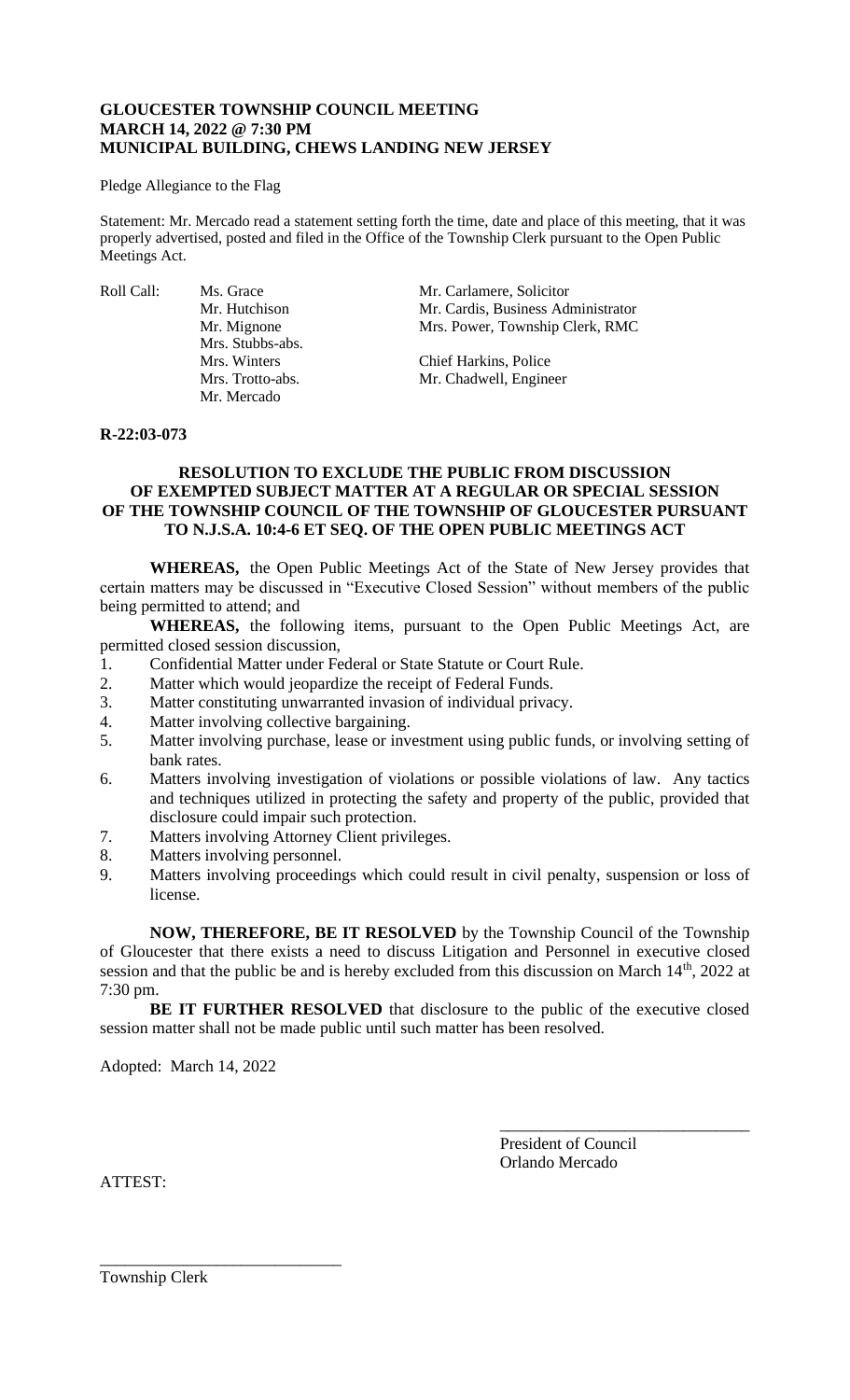Nancy Power, RMC

Mr. Hutchison made a motion to enter closed session, seconded by Mr. Mignone. Roll call vote: All in favor. Motion carried. 5-0.

## **GLOUCESTER TOWNSHIP COUNCIL MEETING MARCH 14, 2022 @ 7:30 PM MUNICIPAL BUILDING, CHEWS LANDING NEW JERSEY**

Pledge Allegiance to the Flag

Statement: Mr. Mercado read a statement setting forth the time, date and place of this meeting, that it was properly advertised, posted and filed in the Office of the Township Clerk pursuant to the Open Public Meetings Act.

Mrs. Stubbs-abs. Mr. Mercado

Roll Call: Ms. Grace Mr. Carlamere, Solicitor<br>Mr. Hutchison Mr. Cardis, Business Adı Mr. Hutchison Mr. Cardis, Business Administrator<br>Mr. Mignone Mrs. Power, Township Clerk, RMC Mrs. Power, Township Clerk, RMC

> Mrs. Winters Chief Harkins, Police Mrs. Trotto-abs. Mr. Chadwell, Engineer

# **PUBLIC PORTION:**

Mr. Mercado opened the public portion.

Peter Heinbaugh of Morningstar Court asked for clarification regarding the wording used for resolutions 79 and 80 for hiring of tax appeal consultants. Mr. Carlamere explained. Ray Polidoro of Erial inquired as to wording used in resolutions 79 and 80. Mr. Carlamere explained. Mr. Hutchison expressed his concerns regarding the wording. Mr. Polidoro asked if there is a conflict of interest between Marmaro Law and the mayor. Mr. Carlamere explained. Mr. Polidoro asked if Marmaro Law is involved with Blue Sky Power.

(WOMAN) questioned the location of a proposed cannabis facility near the Howard Johnson known for high drug activity. Mr. Carlamere explained the procedure for cannabis facilities. (WOMAN) asked how the township is planning to educate children regarding marijuana. Mr. Mercado and Chief Harkins explained the LEAD program.

There being no further comment, the public portion was closed.

#### **BID REPORT:**

# **2022 SPECIAL TAX APPEAL COUNSEL READVERTISED BIDS RECEIVED FEBRUARY 16, 2022 @ 10:00 AM**

# **CONTRACTOR BID AMOUNT** Marmero Law, LLC \$150.00 per hour Law Office of Timothy D. Scaffidi  $$195.00$  per hour – Attorney Services \$75.00 per hour - Paralegal Services \$200.00 flat fee - Simple Ordinance \$100.00 flat fee - Simple Resolution \$500.00 flat fee - Simple Bank Opinion Letter Postage - Actual Photocopying - \$0.24 per page Reimbursable Expenses – Actual

Mr. Hutchison made a motion to accept the bids, seconded by Ms. Grace. Roll call vote: All in favor. Motion carried. 5-0.

# **ORDINANCE: FIRST READING (INTRODUCTION)**

**O-22-03**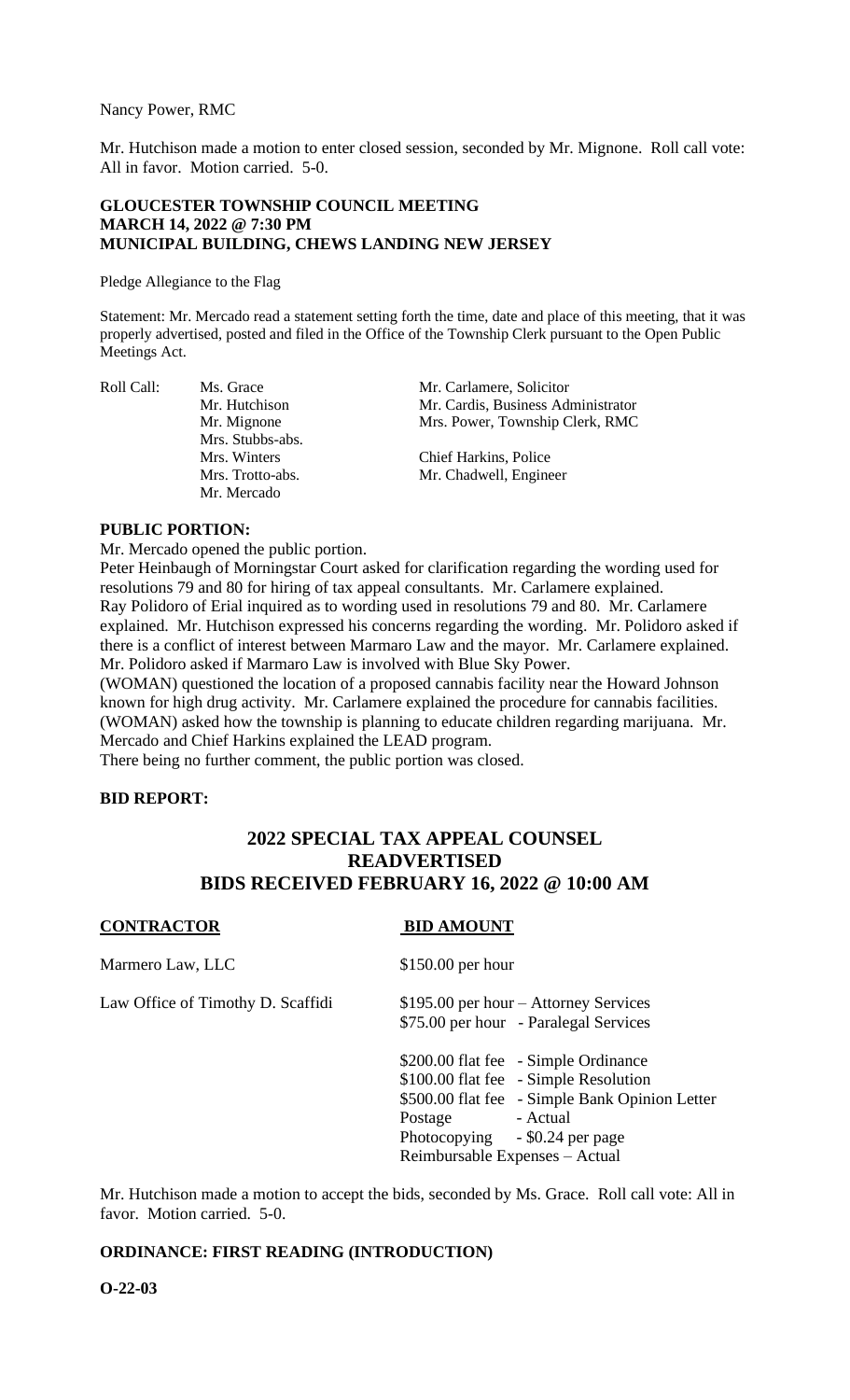# **ORDINANCE ADOPTING AN UPDATED AFFORDABLE HOUSING TRUST FUND SPENDING PLAN FOR THE TOWNSHIP OF GLOUCESTER**

**WHEREAS**, the Township has adopted a development fee ordinance creating a dedicated revenue source for affordable housing and establishing an Affordable Housing Trust Fund; and

**WHEREAS**, N.J.A.C. 5:97-8.1(d) requires that a municipality with an affordable housing trust fund receive approval of a spending plan from the Council on Affordable Housing or a Court prior to spending any of the funds in its affordable housing trust fund; and **WHEREAS**, N.J.A.C. 5:97-8.10 requires a spending plan to include the following:

1. A projection of revenues anticipated from imposing fees on development, based on pending, approved and anticipated developments and historic development activity.

2. A projection of revenues anticipated from other sources, including payments in lieu of constructing affordable units on sites zoned for affordable housing, funds from the sale of units with extinguished controls, proceeds from the sale of affordable units, rental income, repayments from affordable housing program loans, and interest earned.

3. A description of the administrative mechanism that the municipality will use to collect and distribute revenues.

4. A description of the anticipated use of all affordable housing trust funds.

5. A schedule for the expenditure of all affordable housing trust funds.

6. If applicable, a schedule for the creation or rehabilitation of housing units.

7. A pro-forma statement of the anticipated costs and revenues associated with the development if the municipality envisions supporting or sponsoring public sector or non-profit construction of housing.

8. A plan to spend the trust fund balance in accordance with an implementation schedule approved by the Committee.

9. The manner through which the municipality will address any expected or unexpected shortfall if the anticipated revenues from development fees are not sufficient to implement the plan.

10. A description of the anticipated use of excess affordable housing trust funds, in the event more funds than anticipated are collected, or projected funds exceed the amount necessary for satisfying the municipal affordable housing obligation.

**WHEREAS**, the Township's planning consultant, Bach Associates, has prepared an updated Affordable Housing Trust Fund Spending Plan for the Township consistent with the requirements set forth above; and

**WHEREAS**, the Township has submitted the updated Affordable Housing Trust Fund Spending Plan to the Court for its review and approval as part of its obligations under the Settlement Agreement between the Township of Gloucester and the Fair Share Housing Center; and

**WHEREAS**, the Court has entered a Conditional Judgment of Compliance and Repose, which will provide the Township and the Township Planning Board and Township Zoning Board of Adjustment with immunity from Mount Laurel lawsuits through July 1, 2025, subject to certain conditions identified by the Court, one of which is that the Township adopt an ordinance adopting the updated Affordable Housing Trust Fund Spending Plan for the Township; and

**NOW, THEREFORE, BE IT ORDAINED** by the Township Council of the Township of Gloucester, County of Camden, State of New Jersey that the updated Affordable Housing Trust Fund Spending Plan is hereby adopted.

**BE IT FURTHER ORDAINED** that this Ordinance shall take effect, immediately upon final passage and publication as required by law, and upon final approval of the Mayor of the Township of Gloucester.

Introduced: March 14, 2022

\_\_\_\_\_\_\_\_\_\_\_\_\_\_\_\_\_\_\_\_\_\_\_\_\_ Mayor David R. Mayer

ATTEST: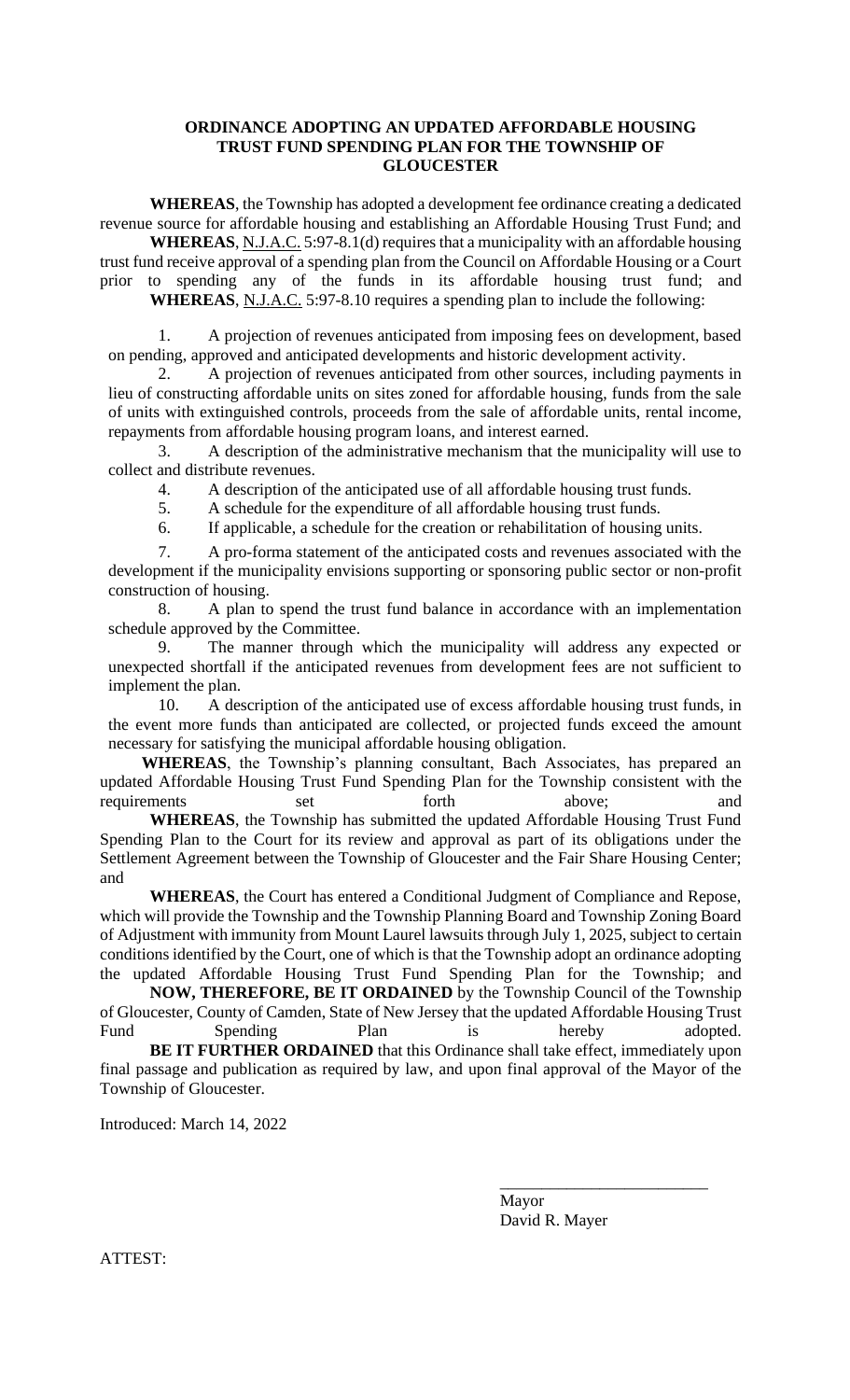Township Clerk Nancy Power, RMC

\_\_\_\_\_\_\_\_\_\_\_\_\_\_\_\_\_\_\_\_\_\_\_\_\_

President of Council Orlando Mercado

\_\_\_\_\_\_\_\_\_\_\_\_\_\_\_\_\_\_\_\_\_\_\_\_\_

Mr. Hutchison made a motion to adopt on first reading, to have a second reading and public hearing on March 28, 2022 and to advertise by synopsis, seconded by Mr. Mignone. Roll call vote: All in favor. Motion carried. 5-0.

# **ORDINANCE: SECOND READING (PUBLIC HEARING)**

## **O-22-02**

# **BOND ORDINANCE AUTHORIZING THE COMPLETION OF VARIOUS CAPITAL IMPROVEMENTS AND THE ACQUISITION OF VARIOUS PIECES OF CAPITAL EQUIPMENT IN AND FOR THE TOWNSHIP OF GLOUCESTER, COUNTY OF CAMDEN, NEW JERSEY; APPROPRIATING THE SUM OF \$9,207,922, THEREFOR; AUTHORIZING THE ISSUANCE OF GENERAL OBLIGATION BONDS OR BOND ANTICIPATION NOTES OF THE TOWNSHIP OF GLOUCESTER, COUNTY OF CAMDEN, NEW JERSEY, IN THE AGGREGATE PRINCIPAL AMOUNT OF UP TO \$8,747,526; MAKING CERTAIN DETERMINATIONS AND COVENANTS; AND AUTHORIZING CERTAIN RELATED ACTIONS IN CONNECTION WITH THE FOREGOING**

Mr. Mercado opened the public hearing.

Paul Krug of Blackwood Estates provided a possible alternative using Covid funds instead of bonding. A discussion was held.

Peter Heinbaugh of Morningstar Court suggested council should demand accountability from the administration to avoid overborrowing. A discussion was held.

Shaunessy Smithman of Millbridge Gardens asked council to consider putting signs on every street sign depicting the township, police, and fire department addresses at wheelchair height. Ms. Smithman also requested a location to bring stillborn children.

Sam Sweet of Erial asked council how borrowed money can be cancelled. Mr. Cardis described the procedure prescribed by the state. A discussion was held.

Denise Coyne of Chews Landing Road stated the state paid down a large amount of debt and believes the township should follow suit.

Sam Sweet of Erial had questions regarding engineering estimates. Mr. Chadwell explained. Mr. Sweet inquired into playgrounds. Mr. Cardis explained. Mr. Sweet inquired into the installation of a bmx track. A discussion was held. Mr. Hutchison asked Mr. Cardis how the capital budget is prepared for public works. Mr. Cardis explained. Mr. Sweet inquired into leaf machines. A discussion was held. Mr. Sweet inquired into police vehicles. A discussion was held. Mr. Sweet inquired into generators. A discussion was held. A conversation regarding bonding and budgeting was held.

There being no further comment, the public hearing was closed.

Mr. Hutchison made a motion to adopt, seconded by Ms. Grace. Roll call vote: All in favor. Motion carried. 5-0.

#### **CONSENT AGENDA:**

**R-22:03-074**

# **RESOLUTION AUTHORIZING PAYMENT OF BILLS**

**BE IT RESOLVED BY THE** Township Council of the Township of Gloucester, in the County of Camden, that the following bills are approved by the Township Council in accordance with the provisions of Ordinance 0-82-16 and certified by the Chief Financial Officer that the claims are proper obligation of the township, that adequate funds are available to honor these claims in the account indicated and the claim should be paid:

#### **CURRENT ACCOUNT**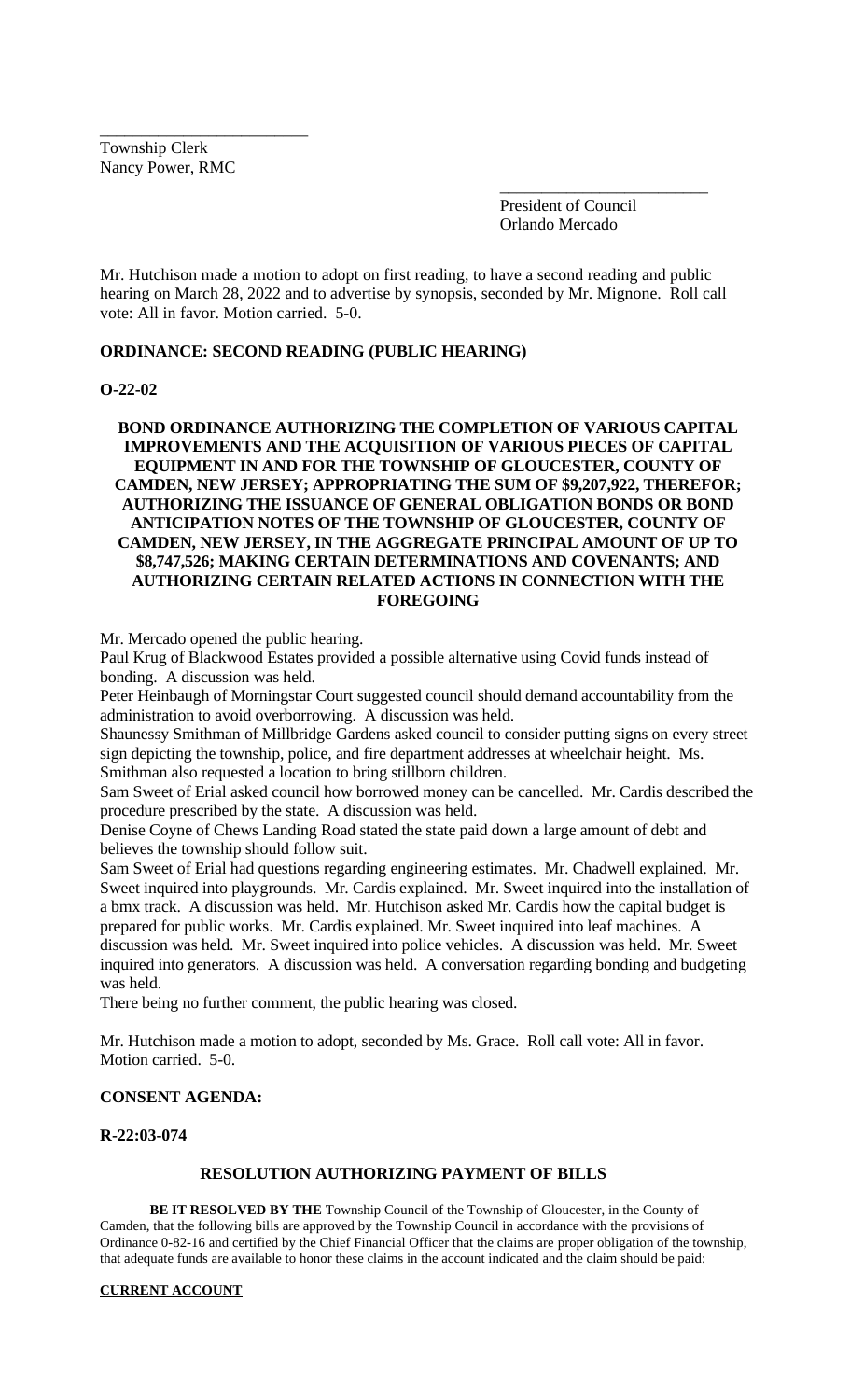| Per attached computer readout of the claims presented in the amount of                              | \$<br>10,039,624.04 |
|-----------------------------------------------------------------------------------------------------|---------------------|
| <b>CAPITAL ACCOUNT</b><br>Per attached computer read out of the claims presented in the amount of   | \$<br>64,752.62     |
| <b>ANIMAL TRUST</b><br>Per attached computer read out of the claims presented in the amount of      | \$<br>6,932.30      |
| <b>DEVELOPERS ESCROW</b><br>Per attached computer read out of the claims presented in the amount of | \$<br>3,346.50      |
| <b>TRUST</b><br>Per attached computer readout of the claims presented in the amount of              | \$<br>10,838.50     |
| <b>OPEN SPACE TRUST</b><br>Per attached computer readout of the claims presented in the amount of   | \$<br>2,292.19      |
| <b>MANUAL CHECKS</b><br>Per attached computer readout of the claims presented in the amount of      | \$<br>17,476.09     |
| Adopted:<br>March 14, 2022                                                                          |                     |

President of Council Orlando Mercado

\_\_\_\_\_\_\_\_\_\_\_\_\_\_\_\_\_\_\_\_\_\_\_\_\_\_ Township Clerk, Nancy Power, RMC

Mr. Hutchison made a motion to accept, seconded by Mr. Mignone. Roll call vote: All in favor. Motion carried. 5-0.

ATTEST:

# **R-22:03-075**

# **RESOLUTION AUTHORIZING REFUNDS FROM THE DEPARTMENT OF VITAL STATISTICS**

**BE IT RESOLVED,** by the Township Council of the Township of Gloucester that the following refunds be and are hereby authorized:

Marriage License Application

Phillip W. Boyd 830 Roosevelt Ave. Glendora, NJ 08029

Total Amount - \$28.00

Adopted: March 14, 2022

President of Council Orlando Mercado

\_\_\_\_\_\_\_\_\_\_\_\_\_\_\_\_\_\_\_\_\_\_\_\_\_\_\_\_\_\_\_\_\_\_\_\_

ATTEST:

Township Clerk Nancy Power, RMC

\_\_\_\_\_\_\_\_\_\_\_\_\_\_\_\_\_\_\_\_\_\_\_\_\_\_\_\_\_\_\_\_\_\_\_\_\_\_\_\_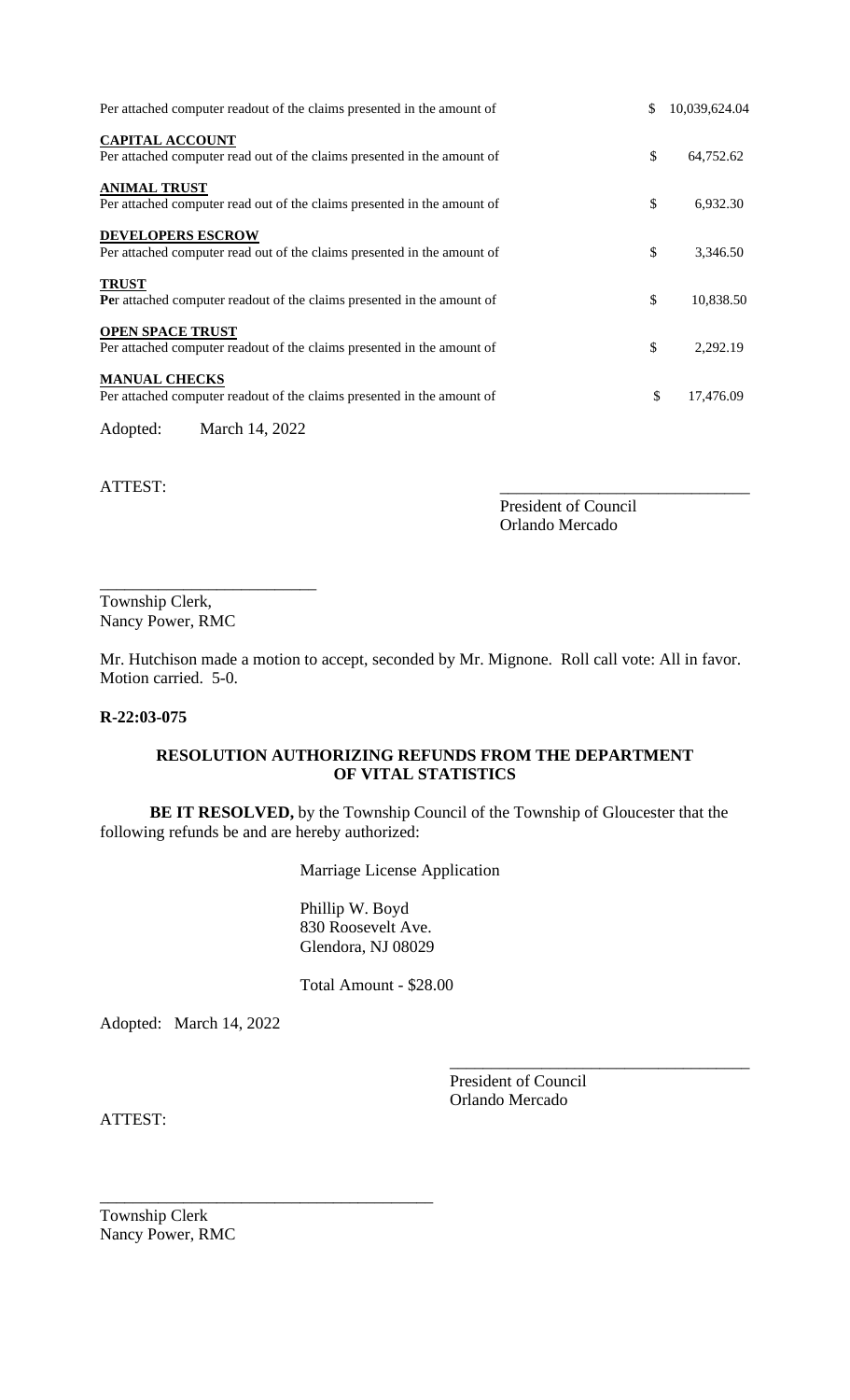Mr. Hutchison made a motion to accept, seconded by Mr. Mignone. Roll call vote: All in favor. Motion carried. 5-0.

## **R-22:03-076**

#### **RESOLUTION AUTHORIZING REFUNDING OF TAXES**

**BE IT RESOLVED** by the Township Council of the Township of Gloucester to authorize the refunding of the following credit balances:

| <b>BLOCK LOT</b> |                | <b>NAME AND ADDRESS YEAR</b>                                    |      | <b>AMOUNT REASON</b> |                        |
|------------------|----------------|-----------------------------------------------------------------|------|----------------------|------------------------|
| 17909            | $\overline{7}$ | Wendell Morsell<br>14 High Woods Ave.<br>Sicklerville, NJ 08081 | 2022 |                      | \$4,576.44 Overpayment |

Adopted: March 14, 2022

\_\_\_\_\_\_\_\_\_\_\_\_\_\_\_\_\_\_\_\_\_\_\_\_\_\_\_\_\_\_ President of Council Orlando Mercado

ATTEST:

Township Clerk Nancy Power, RMC

\_\_\_\_\_\_\_\_\_\_\_\_\_\_\_\_\_\_\_\_\_\_\_\_\_\_\_\_\_

Mr. Hutchison made a motion to accept, seconded by Mr. Mignone. Roll call vote: All in favor. Motion carried. 5-0.

#### **R-22:03-077**

# **RESOLUTION AUTHORIZING THE ADVERTISING OF BIDS FOR THE GLOUCESTER TOWNSHIP HEALTH & WELLNESS TRAIL**

**WHEREAS**, the 2022 Budget provides funds for the purchase of certain materials and supplies and equipment whose aggregate value will exceed \$44,000.00, and

**WHEREAS,** State Statutes require that items exceeding \$44,000.00 be properly advertised and bids received.

**NOW, THEREFORE, BE IT RESOLVED** that the Advertising of Bids is hereby authorized, in accordance with the respective specifications for the following items:

# **THE GLOUCESTER TOWNSHIP HEALTH & WELLNESS TRAIL**

Adopted: March 14, 2022

President of Council Orlando Mercado

\_\_\_\_\_\_\_\_\_\_\_\_\_\_\_\_\_\_\_\_\_\_\_\_\_\_\_\_\_\_\_\_\_\_\_

ATTEST:

Township Clerk Nancy Power, RMC

\_\_\_\_\_\_\_\_\_\_\_\_\_\_\_\_\_\_\_\_\_\_\_\_\_\_\_\_\_\_\_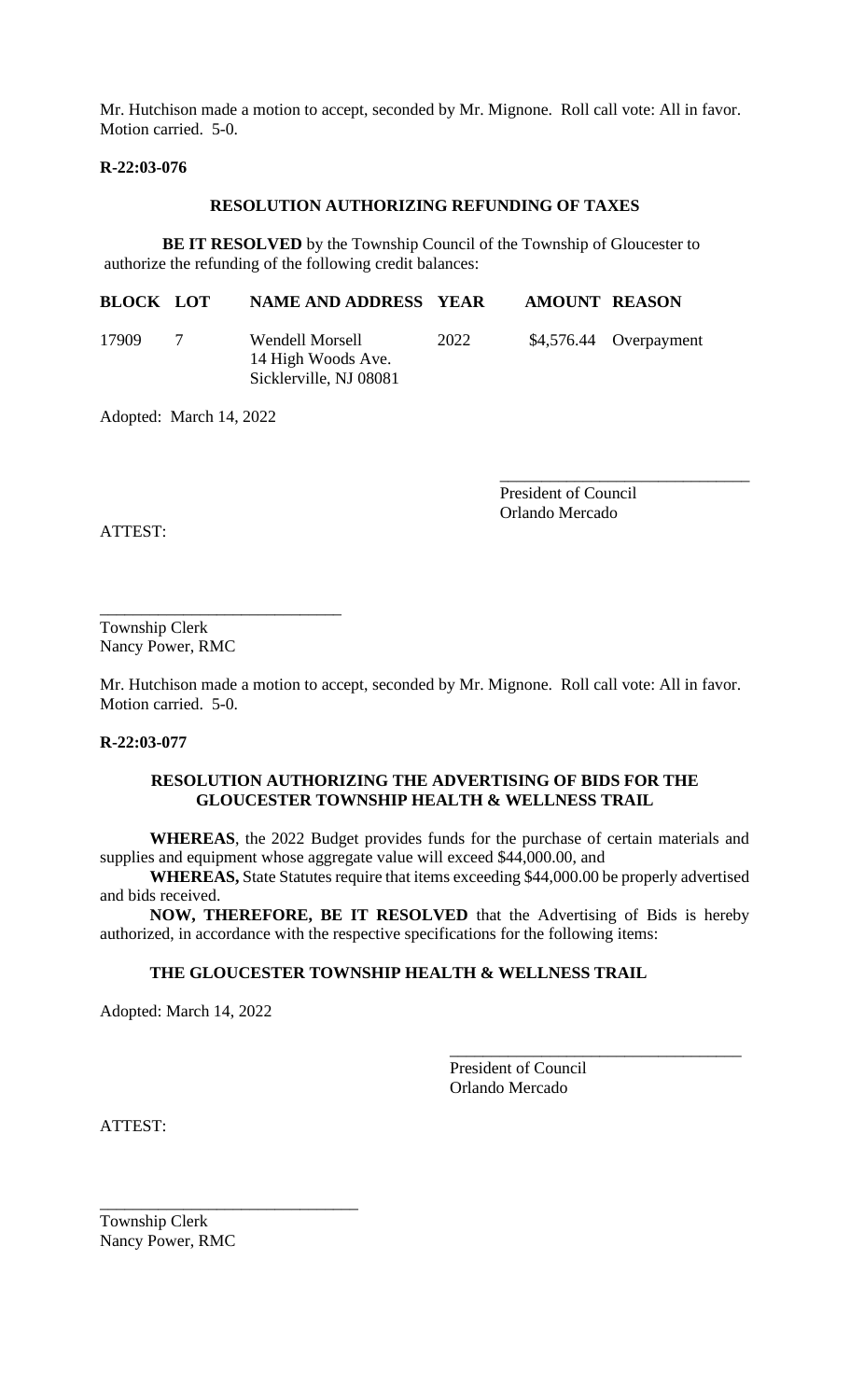Mr. Hutchison made a motion to accept, seconded by Mr. Mignone. Roll call vote: All in favor. Motion carried. 5-0.

#### **R-22:03-078**

# **RESOLUTION OF THE TOWNSHIP COUNCIL OF THE TOWNSHIP OF GLOUCESTER, COUNTY OF CAMDEN, STATE OF NEW JERSEY GRANTING AN AMUSEMENT GAMES LICENSE TO DAVE & BUSTER'S OF NEW JERSEY, INC.**

**WHEREAS,** Dave & Buster's of New Jersey, Inc., 2481 Manana Drive, Dallas, TX 75220 has submitted an application to the Office of the Township Clerk for an Amusement Games License pursuant to the Amusement Games Licensing Law, N.J.S.A. 5:8-100 et seq., and such regulations as promulgated under Chapter 3, Office of Amusement Games Control, N.J.A.C. 13:3-1.l et seq., to operate at its location at 400-600 Premium Outlets Way, Blackwood, NJ 08012 ( Block 13105 Lot 1), of the Township of Gloucester, Camden County, New Jersey; and

**WHEREAS,** N.J.A.C. 13:3-l.3 (a) provides that no license shall be issued in any municipality unless and until the issuance thereof has been authorized by a resolution duly adopted by the Township Council of the Township of Gloucester which shall, among other things,specificallyrecite that the premises to be licensed are located in a recognized amusement park in themunicipality;and

**WHEREAS,** Ordinances O-18-07 and O-18-10 of the Township of Gloucester designate the premise 400-600 Premium Outlets Way, Block 13105 Lot 1, of the Township of Gloucester, Camden County, New Jersey, as part of the "Interchange Redevelopment District, which recognizes "Amusement Devices, Coin Operated" as permitted uses within the district, and such designation is in accordance with requirements of N.J.A.C. 13:3-1.5 (2018); and

**WHEREAS,** the Township Clerk of the Township of Gloucester has deemed the application of Dave & Buster's of New Jersey, Inc. to be complete.

**NOW, THEREFORE BE IT RESOLVED**, by the Township Council of the Township of Gloucester that Dave & Buster's of New Jersey, Inc. is hereby GRANTED an Amusement Games License to operate at the premise located at 400-600 Premium Outlets Way, Block 13105 Lot 1, effective the date of this Resolution.

**BE IT FURTHER RESOLVED,** pursuant to N.J.A.C. 13:3-1.3 (b), a CERTIFIED COPY of this Resolution, together with a copy of the application endorsed to show the granting of the license, shall be forwarded to the Legalized Games of Chance Commission within three business days of the Township License being granted.

Adopted: March 14, 2022

\_\_\_\_\_\_\_\_\_\_\_\_\_\_\_\_\_\_\_\_\_\_\_\_\_

President of Council Orlando Mercado

\_\_\_\_\_\_\_\_\_\_\_\_\_\_\_\_\_\_\_\_\_\_\_\_\_\_

Township Clerk Nancy Power, RMC

Mr. Hutchison made a motion to accept, seconded by Mr. Mignone. Roll call vote: All in favor. Motion carried. 5-0.

**R-22:03-079**

### **RESOLUTION OF CONSENT**

**WHEREAS,** the Mayor-Council Plan B form of government under the provisions of the optional Charter Law States, "The executive power of the Municipality shall be exercised by the Mayor", and

**WHEREAS,** the Professional Services Proposals were received by an open and fair bidding process. The position for Special Tax Appeal Counsel are as follows: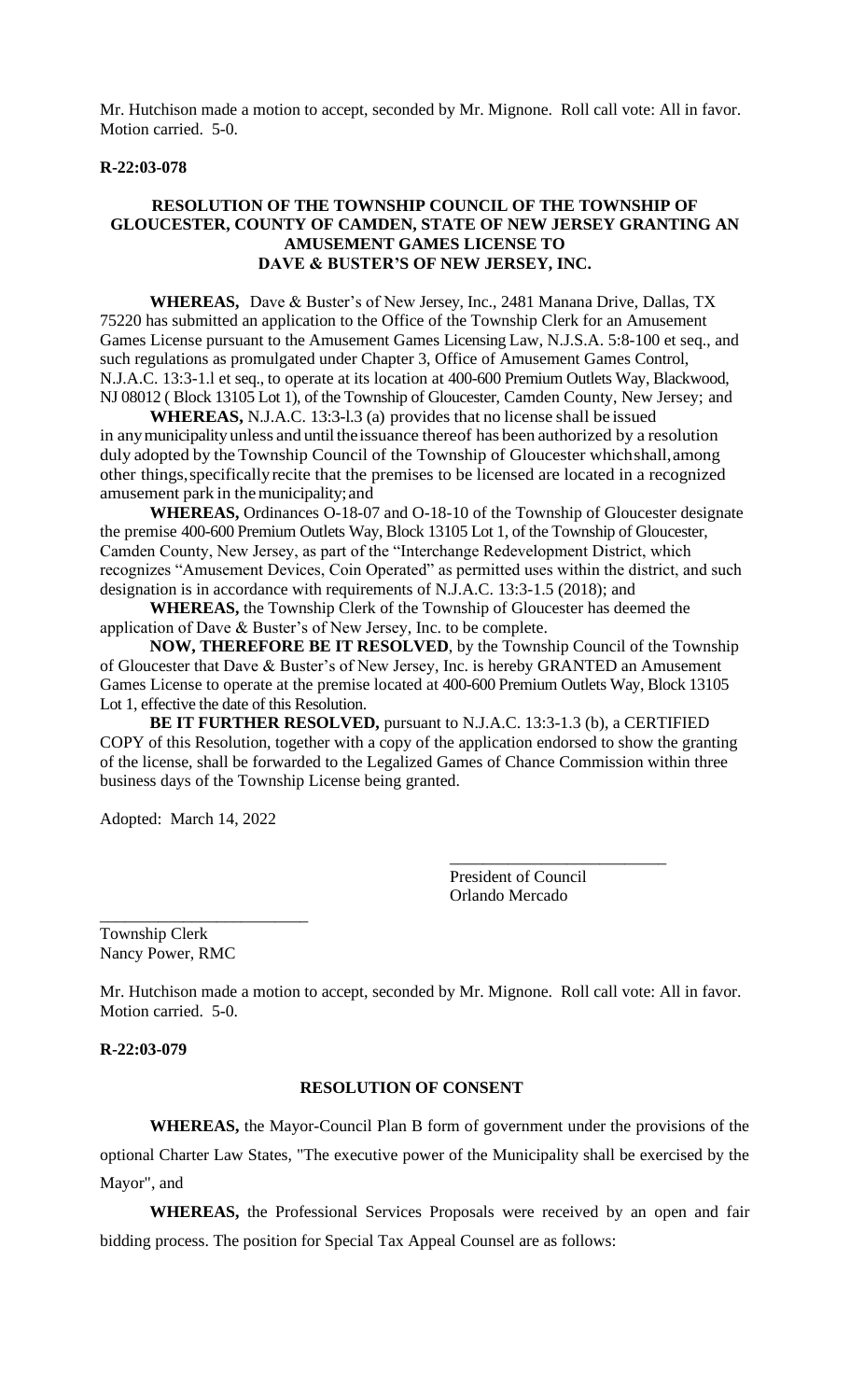Marmero Law, LLC Special Tax Appeal Counsel 1 year (December 31, 2022)

**NOW, THEREFORE, BE IT RESOLVED** by the Township Council of the Township of Gloucester, that the consent of the Council be and is hereby given to the above appointment of the Mayor of the Township of Gloucester.

Adopted: March 14, 2022

\_\_\_\_\_\_\_\_\_\_\_\_\_\_\_\_\_\_\_\_\_\_\_\_\_\_\_\_\_\_\_\_\_\_\_ President of Council Orlando Mercado

ATTEST:

Township Clerk Nancy Power, RMC

\_\_\_\_\_\_\_\_\_\_\_\_\_\_\_\_\_\_\_\_\_\_\_\_\_\_\_\_\_

Mr. Hutchison made a motion to amend the language, seconded by Ms. Grace. Roll call vote. Motion carried. 4-1.

Mr. Hutchison made a motion to accept, seconded by Mr. Mignone. Roll call vote: All in favor. Motion carried. 5-0.

**R-22:03-080**

# **RESOLUTION OF CONSENT**

**WHEREAS,** the Mayor-Council Plan B form of government under the provisions of the optional Charter Law States, "The executive power of the Municipality shall be exercised by the Mayor", and

**WHEREAS,** the Professional Services Proposals were received by an open and fair bidding process. The position for Special Tax Appeal Counsel are as follows:

Law Offices of Timothy D. Scaffidi Special Tax Appeal Counsel 1 year (December 31, 2022)

**NOW, THEREFORE, BE IT RESOLVED** by the Township Council of the Township of Gloucester, that the consent of the Council be and is hereby given to the above appointment of the Mayor of the Township of Gloucester.

Adopted: March 14, 2022

\_\_\_\_\_\_\_\_\_\_\_\_\_\_\_\_\_\_\_\_\_\_\_\_\_\_\_\_\_\_\_\_\_\_\_ President of Council Orlando Mercado

ATTEST:

Township Clerk Nancy Power, RMC

\_\_\_\_\_\_\_\_\_\_\_\_\_\_\_\_\_\_\_\_\_\_\_\_\_\_\_\_\_

Mr. Hutchison made a motion to amend the language, seconded by Ms. Grace. Roll call vote. Motion carried. 4-1.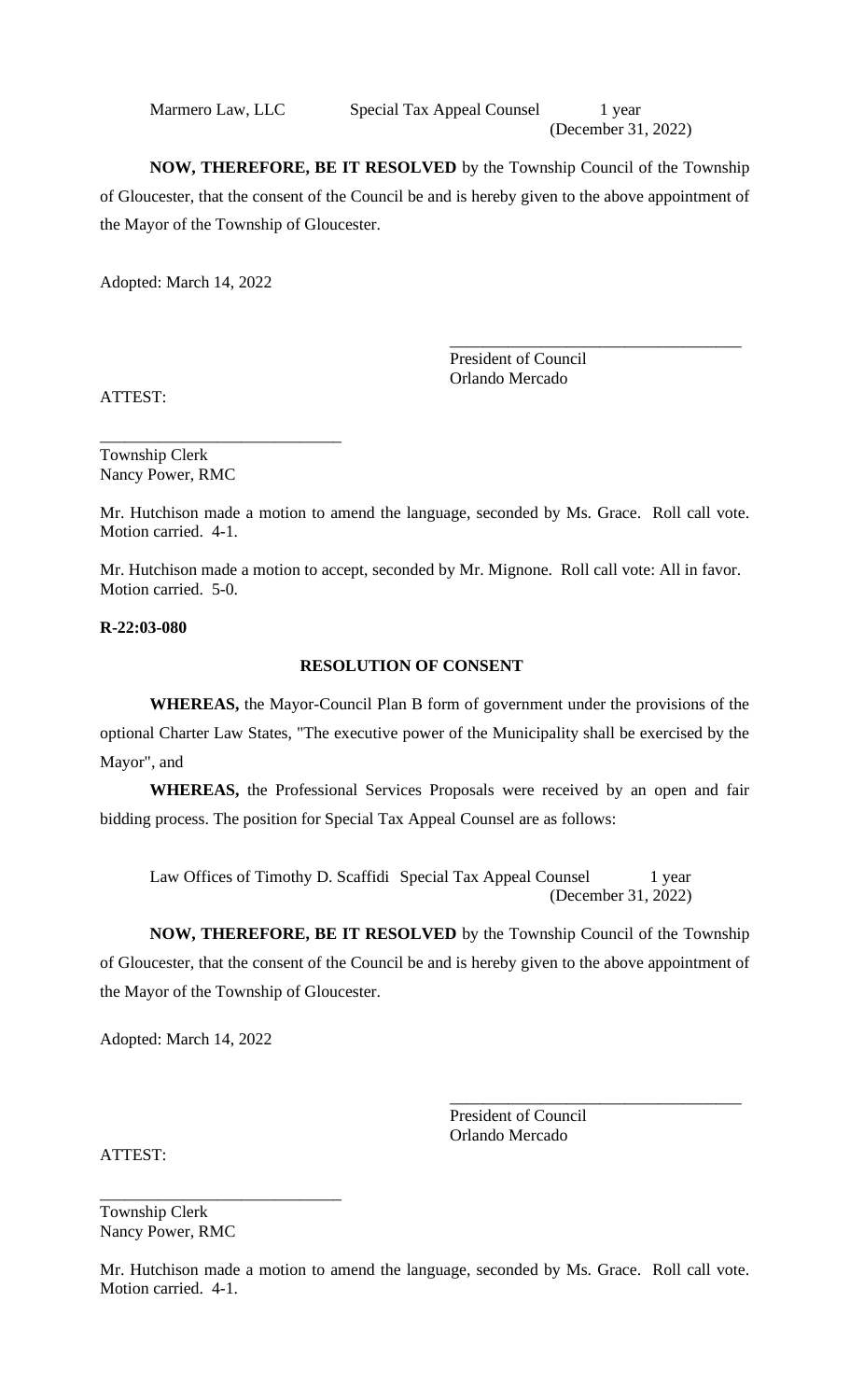Mr. Hutchison made a motion to accept, seconded by Mr. Mignone. Roll call vote: All in favor. Motion carried. 5-0.

# **REGULAR AGENDA:**

#### **R-22:03-081**

# **A RESOLUTION OF SUPPORT FOR THE APPLICATION OF BLACKWOOD WELLNESS, LLC TO OPEN A CLASS 5 ADULT USE CANNABIS RETAIL BUSINESS LOCATED AT 816 N. BLACK HORSE PIKE IN THE TOWNSHIP OF GLOUCESTER**

**WHEREAS**, Blackwood Wellness, LLC has notified the Mayor and the Township Council of its intent to submit an application to the New Jersey Cannabis Regulatory Commission ("CRC") for a Class 5 Adult Use Cannabis Retail Business located at 816 N. Black Horse Pike. pursuant to the provisions of N.J.S.A.24:6I-72(4); and

**WHEREAS**, Adult Use Cannabis Retail Businesses are permitted uses in the Neighborhood Commercial Zoning District in Gloucester Township if it satisfies bulk requirements set forth by the Township; and

**WHEREAS**, the premises located at 816 N. Black Horse Pike is within the Neighborhood Commercial Zoning District of Gloucester Township and satisfies the bulk, lot size, yard size, lot area, and distance requirements set forth by Gloucester Township; and

**WHEREAS**, N.J.A.C. 17:30-5.1(g) requires a Municipality with a governing body to demonstrate local support for the suitability of a cannabis business' proposed location to the CRC by adopting a resolution evidencing the suitability of the proposed location by indicating that the intended location is appropriately located or otherwise suitable for activities related to the operations of the proposed cannabis business; and

**WHEREAS**, as set forth in Ordinance No. O-21-09, Gloucester Township Code requires that subject to the authority of the CRC to approve and issue cannabis licenses authorized by law, any applicant desiring to conduct business as a cannabis establishment within the Township shall be required to separately obtain the approval of Gloucester Township pursuant to the Township's local authority under N.J.S.A. 24:6I-45(c)(2); and

**NOW, THEREFORE BE IT RESOLVED** that Gloucester Township has determined that the premises located at 816 N. Black Horse Pike is appropriately located within the Township's Neighborhood Commercial Zoning District and suitable for the operation of a Class 5, Adult Use Cannabis Retail Business, subject to approval by Gloucester Township.

**BE IT FURTHER RESOLVED** that the Gloucester Township Council supports the application of Blackwood Wellness, LLC to the State of New Jersey CRC for a Class 5 Adult Use Cannabis Retail Business to open and operate at 816 N. Black Horse Pike in the Township of Gloucester; and

BE IT FURTHER RESOLVED this Resolution of Support is conditioned upon and subject to all site restrictions and or limitations contained in Ordinance O-21-09; and

**BE IT FURTHER RESOLVED** that upon receipt of the application for Blackwood Wellness, LLC from the CRC, Gloucester Township is hereby authorized to review said application for compliance with all state and local licensing requirements, and thereafter recommend further action as may be necessary on the issuance of a local cannabis retail license to Blackwood Wellness, LLC to operate at 816 N. Black Horse Pike pursuant to Gloucester Township Code, conditioned upon the CRC awarding a Class 5 Adult Use Cannabis Retail Business license to Blackwood Wellness, LLC upon satisfaction of all local requirements, the Township Council may issue a notification of award.

Adopted: March 14, 2022

President of Council Orlando Mercado

\_\_\_\_\_\_\_\_\_\_\_\_\_\_\_\_\_\_\_\_\_\_\_\_\_\_\_\_\_\_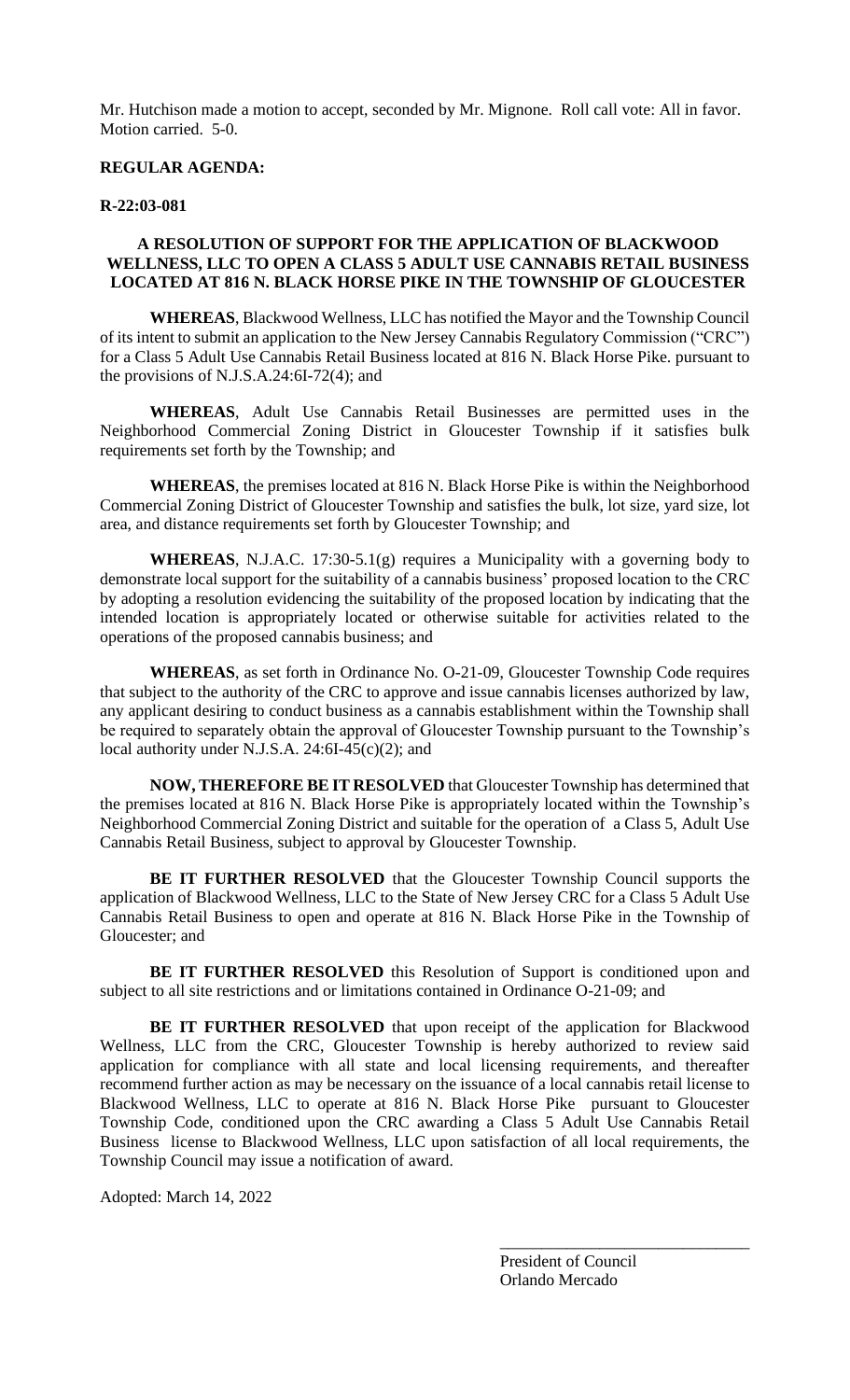Township Clerk Nancy Power, RMC

\_\_\_\_\_\_\_\_\_\_\_\_\_\_\_\_\_\_\_\_\_\_\_\_\_\_

Mr. Mignone made a motion to accept, seconded by Mrs. Winters. Roll call vote: All in favor. Motion carried. 5-0.

#### **R-22:03-082**

# **A RESOLUTION OF SUPPORT FOR THE APPLICATION OF UNITY RD. SNJ, LLC TO OPEN A CLASS 5 ADULT USE CANNABIS RETAIL BUSINESS LOCATED AT 2751 SICKLERVILLE ROAD IN THE TOWNSHIP OF GLOUCESTER**

**WHEREAS**, Unity Rd. SNJ, LLC has notified the Mayor and the Township Council of its intent to submit an application to the New Jersey Cannabis Regulatory Commission ("CRC") for a Class 5 Adult Use Cannabis Retail Business located at 2751 Sicklerville Rd. pursuant to the provisions of N.J.S.A.24:6I-72(4); and

**WHEREAS**, Adult Use Cannabis Retail Businesses are permitted uses in the Highway Commercial Zoning District in Gloucester Township if it satisfies bulk requirements set forth by the Township; and

**WHEREAS**, the premises located at 2751 Sicklerville Rd. is within the Highway Commercial Zoning District Zone of Gloucester Township and satisfies the bulk, lot size, yard size, lot area, and distance requirements set forth by Gloucester Township; and

**WHEREAS**, N.J.A.C. 17:30-5.1(g) requires a Municipality with a governing body to demonstrate local support for the suitability of a cannabis business's proposed location to the CRC by adopting a resolution evidencing the suitability of the proposed location by indicating that the intended location is appropriately located or otherwise suitable for activities related to the operations of the proposed cannabis business; and

**WHEREAS**, as set forth in Ordinance No. O-21-09, Gloucester Township Code requires that subject to the authority of the CRC to approve and issue cannabis licenses authorized by law, any applicant desiring to conduct business as a cannabis establishment within the Township shall be required to separately obtain the approval of Gloucester Township pursuant to the Township's local authority under N.J.S.A. 24:6I-45(c)(2); and

**NOW, THEREFORE BE IT RESOLVED** that Gloucester Township has determined that the premises located at 2751 Sicklerville Rd. is appropriately located within the Township's Highway Commercial Zoning District and suitable for the operation of a Class 5, Adult Use Cannabis Retail Business, subject to approval by Gloucester Township;

**BE IT FURTHER RESOLVED** that the Gloucester Township Council supports the application of Unity Rd. SNJ, LLC to the State of New Jersey CRC for a Class 5 Adult Use Cannabis Retail Business to open and operate at 2751 Sicklerville Rd. in the Township of Gloucester; and

**BE IT FURTHER RESOLVED** this Resolution of Support is conditioned upon and subject to all site restrictions and or limitations contained in Ordinance O-21-09; and

**BE IT FURTHER RESOLVED** that upon receipt of the application for Unity Rd. SNJ, LLC from the CRC, Gloucester Township is hereby authorized to review said application for compliance with all state and local licensing requirements, and thereafter recommend further action as may be necessary on the issuance of a local cannabis retail license to Unity Rd. SNJ, LLC to operate at 2751 Sicklerville Rd. pursuant to Gloucester Township Code, conditioned upon the CRC awarding a Class 5 Adult Use Cannabis Retail Business license to Unity Rd. SNJ, LLC upon satisfaction of all local requirements, the Township Council may issue a notification of award.

Adopted: March 14, 2022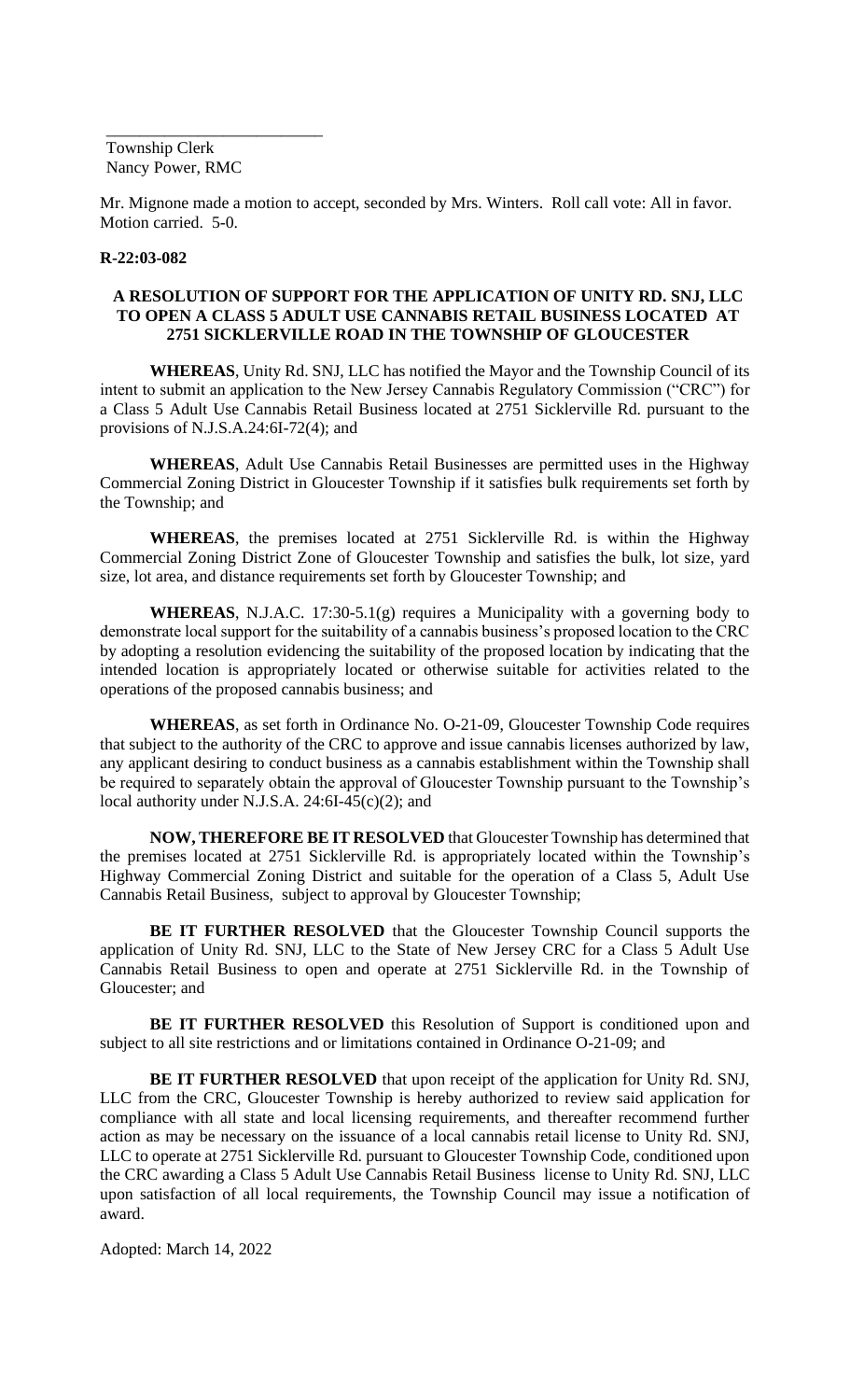President of Council Orlando Mercado

\_\_\_\_\_\_\_\_\_\_\_\_\_\_\_\_\_\_\_\_\_\_\_\_\_\_\_\_\_\_

Township Clerk Nancy Power, RMC

\_\_\_\_\_\_\_\_\_\_\_\_\_\_\_\_\_\_\_\_\_\_\_\_\_\_

Ms. Grace made a motion to accept, seconded by Mrs. Winters. Roll call vote: All in favor. Motion carried. 5-0.

#### **R-22:03-083**

# **A RESOLUTION OF SUPPORT FOR THE APPLICATION OF ROYAL HIGHNESS DISPENSARY, LLC TO OPEN A CLASS 5 ADULT USE CANNABIS RETAIL BUSINESS LOCATED AT 543 BERLIN-CROSS KEYS ROAD IN THE TOWNSHIP OF GLOUCESTER**

**WHEREAS**, Royal Highness Dispensary, LLC has notified the Mayor and the Township Council of its intent to submit an application to the New Jersey Cannabis Regulatory Commission ("CRC") for a Class 5 Adult Use Cannabis Retail Business located at 543 Berlin-Cross Keys Rd. pursuant to the provisions of N.J.S.A.24:6I-72(4); and

**WHEREAS**, Adult Use Cannabis Retail Businesses are permitted uses in the New Vision Business Park District (NVBP) Zoning District in Gloucester Township if it satisfies bulk requirements set forth by the Township; and

**WHEREAS**, the premises located at 543 Berlin-Cross Keys Rd. is within the New Vision Business Park District (NVBP) Zoning District of Gloucester Township and satisfies the bulk, lot size, yard size, lot area, and distance requirements set forth by Gloucester Township; and

**WHEREAS**, N.J.A.C. 17:30-5.1(g) requires a Municipality with a governing body to demonstrate local support for the suitability of a cannabis business's proposed location to the CRC by adopting a resolution evidencing the suitability of the proposed location by indicating that the intended location is appropriately located or otherwise suitable for activities related to the operations of the proposed cannabis business; and

**WHEREAS**, as set forth in Ordinance No. O-21-09, Gloucester Township Code requires that subject to the authority of the CRC to approve and issue cannabis licenses authorized by law, any applicant desiring to conduct business as a cannabis establishment within the Township shall be required to separately obtain the approval of Gloucester Township pursuant to the Township's local authority under N.J.S.A. 24:6I-45(c)(2); and

**NOW, THEREFORE BE IT RESOLVED** that Gloucester Township has determined that the premises located at 543 Berlin-Cross Keys Rd. is appropriately located within the Township's New Vision Business Park District (NVBP) Zoning District and suitable for the operation of a Class 5, Adult Use Cannabis Retail Business, subject to approval by Gloucester Township;

**BE IT FURTHER RESOLVED** that the Gloucester Township Council supports the application of Royal Highness Dispensary, LLC to the State of New Jersey CRC for a Class 5 Adult Use Cannabis Retail Business to open and operate at 543 Berlin-Cross Keys Rd. in the Township of Gloucester; and

BE IT FURTHER RESOLVED this Resolution of Support is conditioned upon and subject to all site restrictions and or limitations contained in Ordinance O-21-09; and

**BE IT FURTHER RESOLVED** that upon receipt of the application for Royal Highness Dispensary, LLC from the CRC, Gloucester Township is hereby authorized to review said application for compliance with all state and local licensing requirements, and thereafter recommend further action as may be necessary on the issuance of a local cannabis retail license to Royal Highness Dispensary, LLC to operate at 543 Berlin-Cross Keys Rd. pursuant to Gloucester Township Code, conditioned upon the CRC awarding a Class 5 Adult Use Cannabis Retail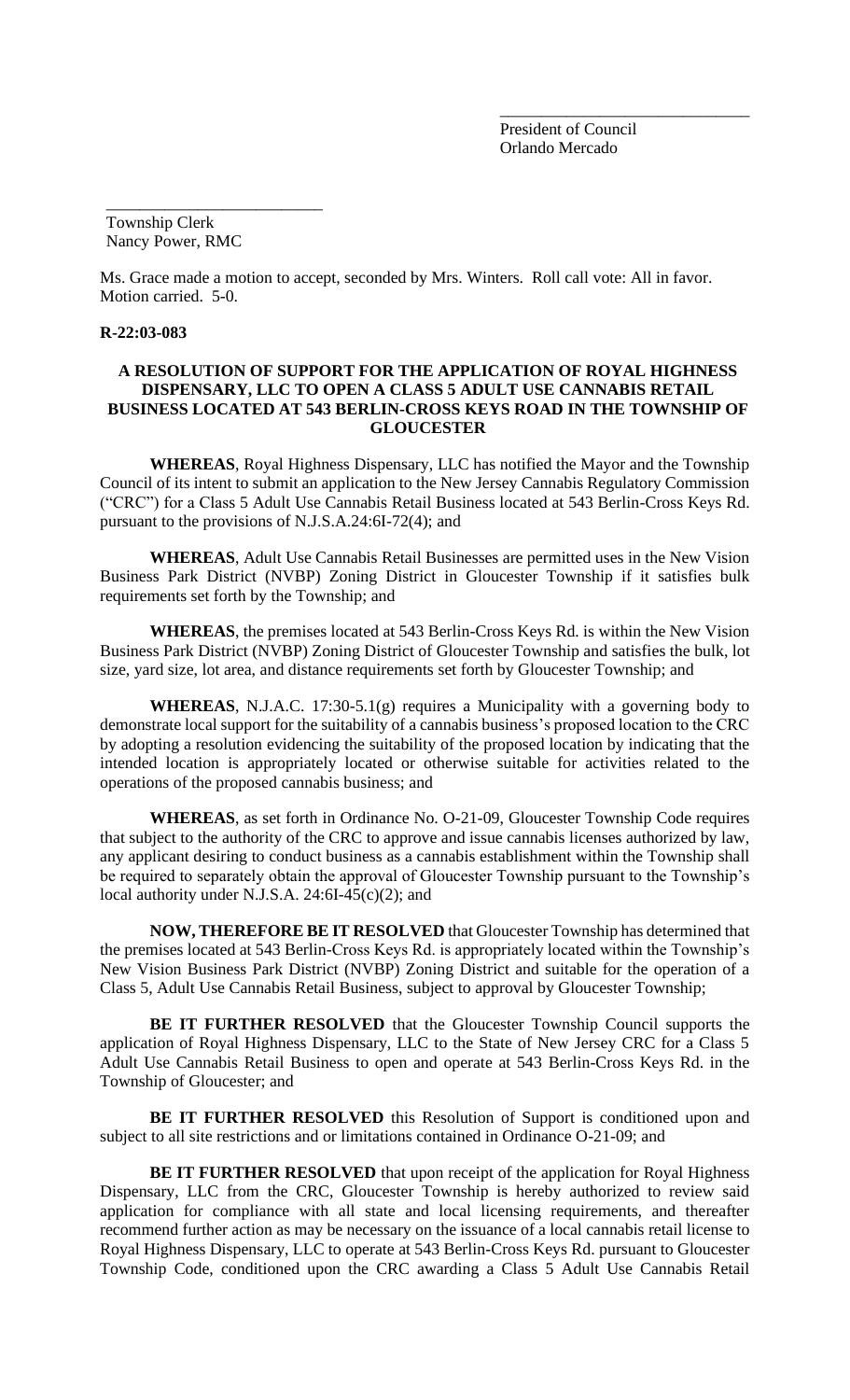Business license to Royal Highness Dispensary, LLC upon satisfaction of all local requirements, the Township Council may issue a notification of award.

Adopted: March 14, 2022

President of Council Orlando Mercado

\_\_\_\_\_\_\_\_\_\_\_\_\_\_\_\_\_\_\_\_\_\_\_\_\_\_\_\_\_\_

\_\_\_\_\_\_\_\_\_\_\_\_\_\_\_\_\_\_\_\_\_\_\_\_\_\_ Township Clerk Nancy Power, RMC

Mr. Mignone made a motion to accept, seconded by Mrs. Winters. Roll call vote: All in favor. Motion carried. 5-0.

# **GT E-GOV ACCESS:**

Peter Heinbaugh of Morningstar Court asked Council the following question:

- 1. GT is receiving \$6.8 million in 2021 and 2022 from the Federal American Rescue Plan
	- Grant. How will these grant funds be reported in the 2022 GT Budget?
- 2. Does GT have a written spending plan for these funds?

Mr. Mercado stated the budget is being worked on by the administration and there currently is no spending plan for these funds.

# **PUBLIC PORTION:**

Mr. Mercado opened the public portion.

Paul Krug of Blackwood Estates expressed his concerns with the passing of the capital budget. Ray Polidoro of Erial asked how much the township budgeted for snow removal this year and asked if the unused funds will carry over to next year. Mr. Cardis explained. Mr. Polidoro expressed his concerns with the passing of the capital budget. Mr. Polidoro inquired about the solar panels on the Public Works Car Port. Mr. Cardis explained.

Shaunessy Smithman of Millbridge Gardens asked council to address stillborn children. Denise Coyne of Chews Landing Road asked if the mayor consults with council to make appointments. Mr. Mercado explained.

Sam Sweet of Erial believes Bialowas Concrete violated the non fair and open contract. Mr. Carlamere clarified. A discussion was held. Mr. Sweet asked if potential cannabis developers can apply for variances. Mr. Carlamere clarified.

Amol Kooly of Cobblestone Farms stated the township is supportive of business owners in the township including himself.

There being no further comment, the public portion was closed.

# **POLLING OF DIRECTORS:**

Mr. Cardis offered his prayers to the people of Ukraine.

Chief Harkins stated the police department was certified as an A.B.L.E. Project Certified Police Department and explained what this entails.

Mr. Chadwell explained the current bidding environment.

# **POLLING OF COUNCIL:**

Mr. Hutchison appreciated the back and forth dialogue this evening.

Ms. Grace thanked everyone for attending tonight.

Mr. Mignone thanked everyone for coming tonight. Mr. Mignone stated April  $23<sup>rd</sup>$  is the opening day for the Field of Dreams.

Mrs. Winters thanked everyone for attending.

Mr. Mercado thanked everyone for their comments.

Mr. Hutchison made a motion to adjourn, seconded by Mr. Mignone. Roll call vote: All in favor. Motion carried. 5-0.

Respectfully Submitted,